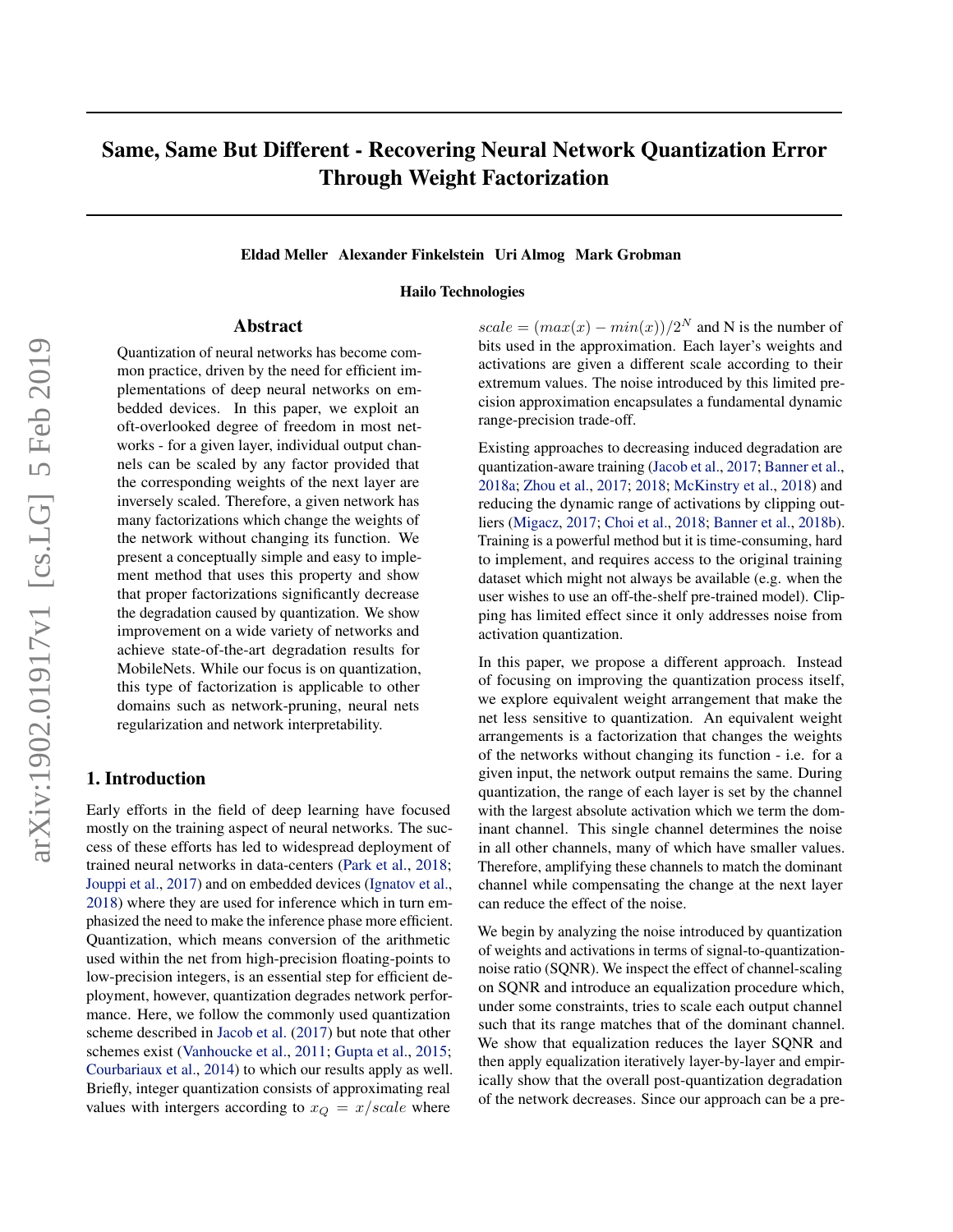<span id="page-1-0"></span>processing step prior to quantization, it is fully compatible with other approaches that improve the quantization process. Nevertheless, an appealing aspect of our scheme is that for most nets it reduces the quantization induced degradation enough as to make quantization-aware training unnecessary and thus facilitates rapid deployment of quantized models.

The main contributions of this paper are:

- Inversely proportional factorization: we show the utility of weight factorization for the task of quantization. Future work can benefit by exploiting these factorizations in other settings. To the best of our knowledge this work is the first to both highlight and show the usefulness of inversely proportional factorizations.
- Equalization: we show that layers which have channels with similar ranges are less affected by quantization and we show how to transform a network closer to this ideal. We also perform a quantitative analysis of the effect of equalization on quantization noise and quantization induced degradation for a wide range of network architectures.

# 2. Previous Work

Equalization. Having channels with similar dynamic ranges motivated [\(Jacob et al.,](#page-8-0) [2017\)](#page-8-0) to use of Relu6 activations which were subsequently used in MobileNets [\(Howard](#page-8-0) [et al.,](#page-8-0) [2017\)](#page-8-0). However, in practice, many channels remain un-clamped and the dynamic range strongly varies within a layer [\(Sheng et al.,](#page-9-0) [2018\)](#page-9-0). It was also observed [\(Krish](#page-8-0)[namoorthi,](#page-8-0) [2018\)](#page-8-0) that having a scale for each channel of a layer greatly improves quantization performance. While effective for networks where most of the degradation stems from the quantization of weights, it doesn't improve performance of networks that are degraded by the quantization of activation such as DenseNets [\(Huang et al.,](#page-8-0) [2016\)](#page-8-0).

Quantization Noise Analysis. The properties of noise induced by the quantization of both activations and weights were analyzed in [Lin et al.](#page-8-0) [\(2015\)](#page-8-0) focusing on the optimal bit width assignment to each layer across the network. We follow a similar analysis but focus on the dynamic ranges of individual channels within a layer. [Sakr et al.](#page-9-0) [\(2017\)](#page-9-0) gives an upper bound on the relationship between SQNR and network accuracy. An empirical disambiguation of the contributions of activation and weight noise to total degradation was given in [Krishnamoorthi](#page-8-0) [\(2018\)](#page-8-0) for several networks. The consensus of previous works seems to be that weight quantization is responsible for the bulk of degradation but we show the opposite for some common networks.

## 3. Theoretical Foundation

For a given network architecture there exist many weight assignments that result in networks that realize the same mapping from input to output. Thus, we are afforded with an important degree of freedom enabling us to choose assignments that have desirable properties for the task at hand. We show, that for a family of networks it is possible to gradually switch between equivalent assignments through the use of inversely proportional factorizations. These factorizations enable us to scale individual channels within a layer by any positive factor. We then analyze the source of quantization noise and show that by scaling channels we can improve the SQNR withing a layer. Our analysis is done for Convolutional Neural Networks (CNNs) but the same principles can apply to other types of nets as well. Since our focus is on trained networks we assume that batch-normalization [\(Ioffe & Szegedy,](#page-8-0) [2015\)](#page-8-0) layers are always folded back to the preceding layer and we ignore them.

# 3.1. Channel scaling through inversely-proportional factorization

Consider a convolutional layer with kernel W, bias B, input X, and output Y. For notional simplicity we eschew convolutions and consider matrix multiplication. To this end we denote  $X_{1\times}^{i,j}$  $\frac{i,j}{1\times (K_x \cdot K_y \cdot F_{in})}$ ,  $Y_{1\times F_{out}}^{i,j}$ , the channel vectors when the kernel is centered on spatial position i,j within X,Y. We can then write the kernel as a matrix  $\tilde{W_{(K_x \cdot K_y \cdot F_{in}) \times F_{out}}}$ and the bias as a vector  $B_{1\times F_{out}}$ . The following two factorizations hold:

$$
Y^{i,j} = (X^{i,j}C_1)(C_1^{-1}W) + B \tag{1}
$$

$$
Y^{i,j}C_2 = X^{i,j}(WC_2) + (BC_2)
$$
 (2)

where for both cases  $C_i$  is a diagonal matrix with positive entries and  $C_i^{-1}$  is its the inverse diagonal matrix. The first factorization scales the channels of the layer's input and the second factorization scale the channels of layer's output. We now consider a simple setting where  $L1$  and  $L2$  are two consecutive convolutionalal layers in a network. We assume that the activation function of  $L1$ ,  $A(·)$ , is homogeneous with degree 1 for positive numbers. That is, it satisfies equation 3.

$$
A(\alpha \cdot x) = \alpha \cdot A(x) \quad \forall \alpha > 0 \tag{3}
$$

With this assumption, if  $Y_1$  is the output of  $L1$  and  $X_2$  is the input to  $L2$ , the scaling of  $Y_1$  results in a corresponding scaling of  $X_2$ . Combining all of the above we arrive to our main result - the post-activation output channels of L1 can be scaled by any positive factors by scaling the weights in the kernel and bias of  $L_1$  (1) and the output of the network will remain unchanged if we inversely scale the corresponding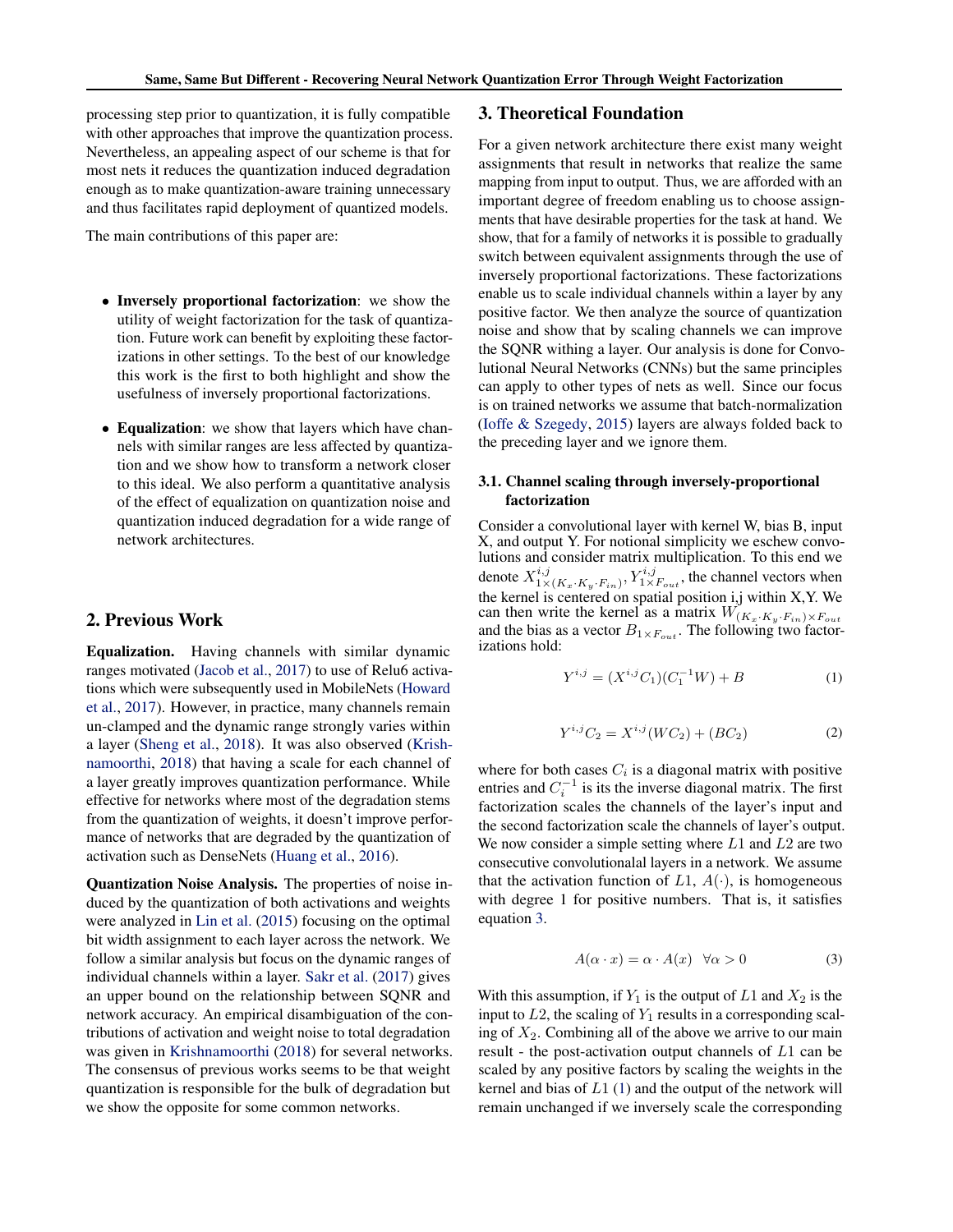<span id="page-2-0"></span>weight in L2 [\(2\)](#page-1-0). We term this endomorphism an inverselyproportional factorization and it is shown schematically in Figure 1.



Figure 1. A schematic showing inversely proportional factorization in a pair of convolutional layers. An output channel  $i$  in  $K_1$ , the kernel of  $L1$ , is scaled by a positive factor  $c_i$ . Assuming the activation function  $A(\cdot)$  is homogeneous, the post activation channel is also scaled by  $c_i$ . All the weights in  $K_2$ , the kernel of  $L2$  that interact with channel i are inversely scaled.  $Y_2$ , the output of L2 remains unchanged. The bias terms were omitted for clarity.

With the exception of the last layer, we can scale the individual channels withing each layer in a full network by iteratively factorizing pairs of layers. Finally, we note that the commonly used ReLU[\(Nair & Hinton,](#page-9-0) [2010\)](#page-9-0), PRelu[\(He](#page-8-0) [et al.,](#page-8-0) [2015a\)](#page-8-0) and linear activations all satisfy the homogeneous property from equation [\(3\)](#page-1-0). Thus our scheme is applicable to most commonly used CNNs.

#### 3.2. Quantization Noise Analysis

Understanding the formation and propagation of quantization noise across the network is an essential step in the design of better quantization algorithms. In this section we analyze the effects of weight and activations quantization using the same two-layers setting depicted in Figure 1. We model the effect of limited precision by adding noise terms  $\Delta W_1 \in$  $\mathbb{R}^{K_1 \times K_1 \times F_{in1} \times F_{out1}}$ ,  $\Delta W_2 \in \mathbb{R}^{K_2 \times K_2 \times F_{in2} \times F_{out2}}$ , and  $\Delta Y_1 \in \mathbb{R}^{F_{out1}}$  to  $W_1, W_2$ , and  $Y_1$  respectively. The noisy model is shown in Figure 2. For simplicity we also assume that all the biases are zero and that all activations are linear.



Figure 2. A simple model showing the effects of quantization on two layers model.  $\Delta W_1$ ,  $\Delta W_2$ , and  $\Delta Y_1$  emulate the quantization effect.

We now show how each noise term affects the overall noise

at the output of each layer. For a given tensor  $T$  we denote  $\hat{T}$  the noisy version of that tensor. In addition, we denote with  $\tilde{T}^{\Delta N}$  the additive noise source to T due to  $\Delta N$ . We start by calculating the output of the first layer

$$
\hat{Y}_1 = X_1 \circledast (W_1 + \Delta W_1) + \Delta Y_1
$$
\n
$$
= X_1 * W_1 + X_1 \circledast \Delta W_1 + \Delta Y_1
$$
\n
$$
\equiv Y_1 + \tilde{Y}_1^{\Delta W_1} + \tilde{Y}_1^{\Delta Y_1}
$$
\n(4)

The output of the first layer has two noise sources.  $\tilde{Y}_1^{\Delta W_1}$ is due to the interaction of the weight quantization noise with the input  $X_1$  and  $\tilde{Y}_1^{\Delta Y_1}$  is the intrinsic quantization noise. Assuming the noises are independent, their variance is:

$$
E\left\{ (\tilde{Y}_1^{\Delta W_1})^2 \right\} = K_1^2 \cdot F_{in1} \cdot E\{(X_1)^2\} \cdot E\{\Delta(W_1)^2\}
$$

$$
E\left\{ (\tilde{Y}_1^{\Delta Y_1})^2 \right\} = E\{\Delta Y_1^2\}
$$
(5)

For uniform quantization, the noise terms  $\Delta W1$ ,  $\Delta Y1$  distribution can be approximated as uniform, zero-centered, i.i.d processes [\(Lin et al.,](#page-8-0) [2015;](#page-8-0) [Marco & Neuhoff,](#page-8-0) [2005\)](#page-8-0). Denoting by  $W_1^r$ ,  $Y_1^r$  the dynamic ranges of  $W_1$ ,  $Y_1$  we get

$$
\Delta W1 \sim U(-\frac{W_1^r}{2^{N+1}}, \frac{W_1^r}{2^{N+1}})
$$
  
\n
$$
\Delta Y1 \sim U(-\frac{Y_1^r}{2^{N+1}}, \frac{Y_1^r}{2^{N+1}})
$$
\n(6)

The dynamic range of a tensor is determined by the extreme values across all the channels within it and so the noise distribution is determined by, at most, two channels - the channel with the largest value and the channel with smallest value. We term these channels the dominant channels and note that there is substantial variance between the extermum values of different channels. Next, we calculate the output of the second layer. Explicit calculation of  $Y_2$  shows four noise sources, three are due to the quantization of  $\Delta W_1$ ,  $\Delta W_2, \Delta Y_1$ , and one rooted in the multiplication of  $Y_1^{\Delta W_1}$ ,  $Y_1^{\Delta Y_1}$  by  $\Delta W_2$ . The last component can be neglected in most practical scenarios and the variances of the others are

$$
E\left\{ (\tilde{Y}_2^{\Delta W_1})^2 \right\} = \left( \sum W_2^2 \right) \cdot E\left\{ (\tilde{Y}_1^{\Delta W_1})^2 \right\}
$$
  
\n
$$
E\left\{ (\tilde{Y}_2^{\Delta Y_1})^2 \right\} = \left( \sum W_2^2 \right) \cdot E\left\{ (\tilde{Y}_1^{\Delta Y_2})^2 \right\}
$$
  
\n
$$
E\left\{ (\tilde{Y}_2^{\Delta W_2})^2 \right\} = K_2^2 \cdot F_{in2} \cdot E\left\{ (Y_1)^2 \right\} \cdot E\left\{ (\Delta W_2)^2 \right\}
$$
  
\n(7)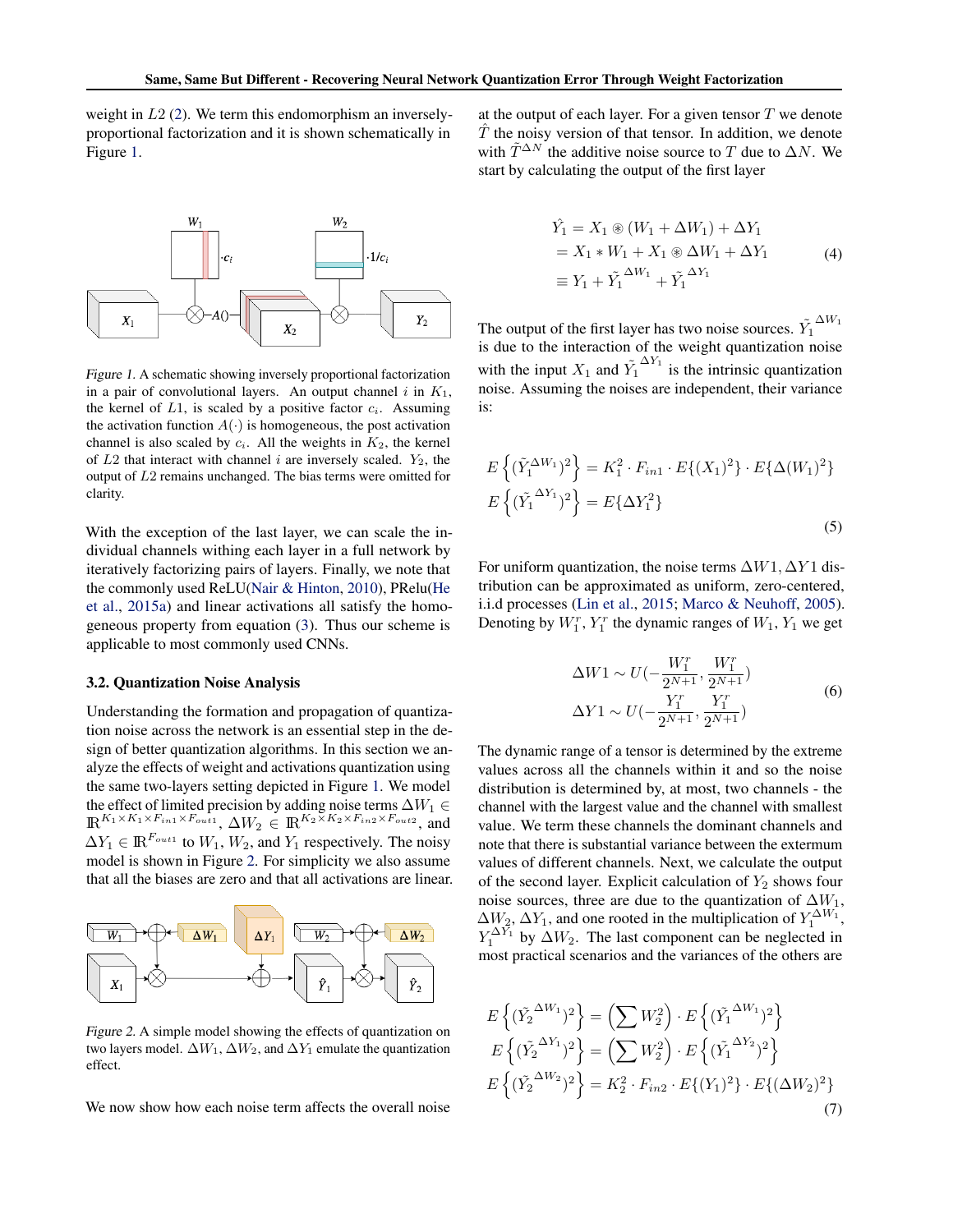## <span id="page-3-0"></span>3.3. Effect of inversely-proportional factorization on SQNR

We use SQNR to quantify the effect of the quantization noise.

$$
SQNR_Y \equiv \frac{E\left\{Y^2\right\}}{E\left\{(Y-\hat{Y})^2\right\}} = \frac{E\left\{Y^2\right\}}{E\left\{\tilde{Y}^2\right\}} \tag{8}
$$

We calculate  $SQNR_{Y1}$  and  $SQNR_{Y2}$ , the SQNRs at the outputs of layer 1 and 2 respectively, by plugging [\(5\)](#page-2-0),[\(7\)](#page-2-0) into (8).

$$
SQNR_{Y1} = \frac{E\left\{Y_1^2\right\}}{E\left\{(\tilde{Y}_1^{\Delta W_1} + \tilde{Y}_1^{\Delta Y_1})^2\right\}}
$$
  

$$
SQNR_{Y2} = \frac{E\left\{Y_1^2\right\}}{E\left\{(\tilde{Y}_2^{\Delta W_1} + \tilde{Y}_2^{\Delta Y_1} + \tilde{Y}_2^{\Delta W_2})^2\right\}}
$$

$$
(9)
$$

We now show how inversely proportional factorization affects the SQNR of both layers. We start by looking at the effect on the signal components. We denote the scaling vector with  $C \in \mathbb{R}^{F_{out1}}$  and the scaled version of tensor  $T$  by  $T'$ . For simplicity, since scaling the whole layer by a constant has no effect on the SQNR, we can assume without loss of generality that  $C \geq 1$ . Therefore, we can say that all channels in  $Y_1$  are either amplified or unchanged. In addition, we showed in Section [3.1](#page-1-0) that the factorization has no effect on  $Y_2$ . Thus for the signal components we have

$$
E\{(Y'_1)^2\} \ge E\{(Y_1)^2\}
$$
  

$$
E\{(Y'_2)^2\} = E\{(Y_2)^2\}
$$
 (10)

Amplifying the channels of  $Y_1$  haphazardly might increase the layer's extremum values which will increases the variance of the noise sources  $\Delta W_1$ ,  $\Delta Y_1$  [\(6\)](#page-2-0). On the other hand, amplification  $Y_1$  is compensated by attenuation of  $W_2$ which may only decrease the variance of  $\Delta W_2$  if it results in a reduction of  $W_2$ 's extremum values. Thus for the noise sources we have

$$
E\{(\Delta W_1')^2\} \ge E\{(\Delta W_1)^2\}
$$
  
\n
$$
E\{(\Delta Y_1')^2\} \ge E\{(\Delta Y_1)^2\}
$$
  
\n
$$
E\{(\Delta W_2')^2\} \le E\{(\Delta W_2)^2\}
$$
\n(11)

We now make the crucial assumption that the channels of  $Y_1$  are amplified in such a manner that the variances of  $\Delta W_1$ ,  $\Delta Y_1$  remain unchanged while the variance of  $\Delta W_2$ decreases. Under these assumptions,  $\tilde{Y}_1^{\Delta W_1}$ ,  $\tilde{Y}_1^{\Delta Y_1}$  are unaffected by the amplification of  $Y_1$  and we get that

$$
SQNR'_{Y1} \ge SQNR_{Y1} \tag{12}
$$

The effect on  $SQNR_{Y2}$  (9) is more tricky.  $E\left\{(\tilde{Y2}^{\Delta W1})^2\right\}, E\left\{(\tilde{Y2}^{\Delta Y1})^2\right\}$  are decreased by the attenuation of  $W_2$ . What happens to  $E\left\{(\tilde{Y}_2^{\Delta W_2})^2\right\}$ depends on  $E\{(Y_1)^2\} \cdot E\{(\Delta W_2)^2\}$ , i.e. whether the amplification of  $Y_1$  is more dominant than the attenuation of  $\Delta W_2$ . Thus there is no guarantee that  $SQNR_{Y2}$ improves. Undaunted, in the next section we present a greedy algorithm that through iterative application of inversely-proportional factorization improves the SQNR across the network and reduces the post-quantization degradation.

# 4. Equalization Algorithm

Building on the analysis in Section [3](#page-1-0) we propose two algorithms designed around the idea of applying a prequantization factorization that increases the energy of channels without changing the variance of the noise. This is achieved by amplifying non-dominant channels such that their extremum values are matched with those of the dominant channels. As shown in Figure [3,](#page-4-0) these algorithms tends to equalize the channels' energy and therefore got the name *channel equalization*.

#### 4.1. One-Step Equalization

| <b>Algorithm 1</b> One Step Equalization |                                                              |  |  |  |  |  |
|------------------------------------------|--------------------------------------------------------------|--|--|--|--|--|
| $1:$ while $1$ do                        |                                                              |  |  |  |  |  |
| 2:                                       | $layer \leftarrow getNextLayer()$                            |  |  |  |  |  |
| 3:                                       | <b>if</b> layer is last layer <b>then</b>                    |  |  |  |  |  |
| 4:                                       | return                                                       |  |  |  |  |  |
| 5:                                       | end if                                                       |  |  |  |  |  |
| 6:                                       | $\ker OutChMax \leftarrow getKerOutChMax(layer)$             |  |  |  |  |  |
| 7:                                       | $actOutChMax \leftarrow getActOutChMax(layer)$               |  |  |  |  |  |
| 8:                                       | $\text{kerOutMax} \leftarrow \text{max}(\text{kerOutChMax})$ |  |  |  |  |  |
| 9:                                       | $actOutMax \leftarrow max(actOutChIMax)$                     |  |  |  |  |  |
| 10:                                      | $kerScale \leftarrow \frac{kerOutMax}{kerOutChMax}$          |  |  |  |  |  |
| 11:                                      | $actScale \leftarrow \frac{actOutMax}{actOutChMax}$          |  |  |  |  |  |
| 12:                                      | $scale \leftarrow min(kerscale, actScale, S_{max})$          |  |  |  |  |  |
| 13:                                      | scaleLayer(layer, scale)                                     |  |  |  |  |  |
|                                          | 14: end while                                                |  |  |  |  |  |

Algorithm 1 explains a simple, one-step channel equalization method. We assume that the network can be represented as direct acyclic graph with layers being represnted by nodes and that it is topologicaly sorted. The algorithm is then applied iteratively beginning at the first layer(node) and continues until we reach all of the network's output layers. At each iteration the layer's channels are equalized by employing inversely-proportional factorization with its successor layers. A layer is eligible to be equalized only once all of its predecessor layers were equalized. The function  $getNextLayer()$  returns the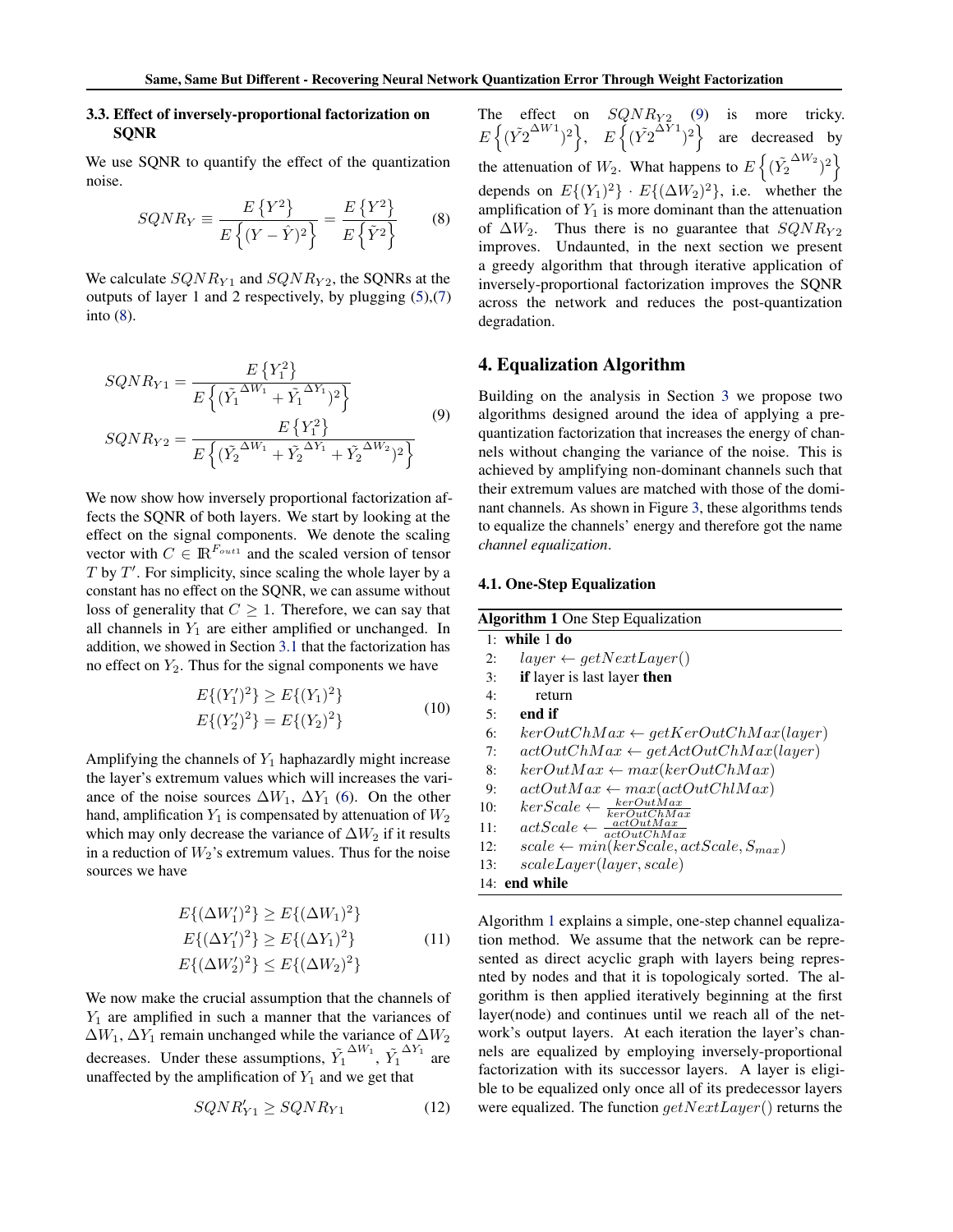<span id="page-4-0"></span>

Figure 3. Example of the effect of channel equalization on the two layers model. Each bar indicates the maximum values of a channel. The blue graphs show the data for weights, the green for the activations, and the red the weights of the successor layer. Figure (a) demonstrates the one step algorithm. On the left is the initial state and on the right is the state after equalization. Figure (b) demonstrates the two steps algorithm. On the left is the state after is the next layer weights equalization and on the right is the final state

next layer. The functions  $getKerOutChMax(layer)$  and  $getActOutChMax(layer)$  return the maximum values per channel for the weights and activation respectively. Each one of them results in a vector of length  $F_{out}$ . For each channel, we calculate the ratio between the layer's extermum and the channel's extremum for the activations and weights, these ratios are defined as the activation and weight scales. When a layer is scaled, each channel is scaled by the minimum between the activation and weight scales. We further limit the scale by a pre-defined maximum to prevent the over-scaling of channels with small activation values. scaleLayer(layer, scale) is the scaling of the layer and its successors according to  $(1)$ ,  $(2)$ . It is easy to see that the maximum values of the weights and the activation post equalization won't change and that all the scales are  $\geq 1$ .

An example of the results of one-step equalization on the channel scales within a layer is shown in Figure 3(a). We see that, post equalization, channels have much less variance in scales which in turn implies that they tend to have similar energy. As explained in section [3.3](#page-3-0) for each iteration there is no guarantee that  $SQNR_{Y2}$  improves but in most cases we witnessed that it did. Moreover, even if the  $SQNR_{Y2}$ decreases it will improved in next iteration when the channel of  $Y_2$  will be equalized.

#### 4.2. Two Steps Equalization

We define optimal equalization (OE) as the state where the extremum values of all the channels are equal. OE can be done in terms of weights only, activations only or both. OE for activations or weights can always be achieved but

equalization of one will be sub-optimal for the other. OE for both, on the other hand, is out of reach in most cases because we have only one scale per channel. The two steps equalization tries to make a step toward the optimal OE.

| <b>Algorithm 2</b> Two Steps Equalization                                                                                                                                                                                                                       |  |  |  |  |  |  |
|-----------------------------------------------------------------------------------------------------------------------------------------------------------------------------------------------------------------------------------------------------------------|--|--|--|--|--|--|
| $1:$ while $1$ do                                                                                                                                                                                                                                               |  |  |  |  |  |  |
| $layer \leftarrow getNextLayer()$<br>2:                                                                                                                                                                                                                         |  |  |  |  |  |  |
| <b>if</b> layer is last layer <b>then</b><br>3:                                                                                                                                                                                                                 |  |  |  |  |  |  |
| 4:<br>return                                                                                                                                                                                                                                                    |  |  |  |  |  |  |
| end if<br>5:                                                                                                                                                                                                                                                    |  |  |  |  |  |  |
| 6:<br>$sucInChMax \leftarrow getSucInChMax(layer)$                                                                                                                                                                                                              |  |  |  |  |  |  |
| $sucInMax \leftarrow max(sucInChMax)$<br>7:                                                                                                                                                                                                                     |  |  |  |  |  |  |
| $\textit{kerOutChMax} \leftarrow \textit{getKerOutChMax}(layer)$<br>8:                                                                                                                                                                                          |  |  |  |  |  |  |
| $actOutChMax \leftarrow getActOutChMax(layer)$<br>9:                                                                                                                                                                                                            |  |  |  |  |  |  |
| $\textit{kerOutMax} \leftarrow \textit{max}(\textit{kerOutChMax})$<br>10:                                                                                                                                                                                       |  |  |  |  |  |  |
| $actOutMax \leftarrow max(actOutChMax)$<br>11:                                                                                                                                                                                                                  |  |  |  |  |  |  |
| $\textit{kerScale} \leftarrow \frac{\textit{KerOutMax}}{\textit{kerOutMax}} \cdot \frac{\textit{suchChMax}}{\textit{suchMax}} \ \textit{actOutMax}}{\frac{\textit{actOutMax}}{\textit{actOutChMax}} \cdot \frac{\textit{suchChMax}}{\textit{suclnMax}}}$<br>12: |  |  |  |  |  |  |
| 13:                                                                                                                                                                                                                                                             |  |  |  |  |  |  |
| $scale = min(kerscale, actScale, S_{max})$<br>14:                                                                                                                                                                                                               |  |  |  |  |  |  |
| $scale = scale/min(scale)$<br>15:                                                                                                                                                                                                                               |  |  |  |  |  |  |
| scaleLayer(layer, scale)<br>16:                                                                                                                                                                                                                                 |  |  |  |  |  |  |
| $17:$ end while                                                                                                                                                                                                                                                 |  |  |  |  |  |  |

Algorithm 2 explains the two steps equalization process. The basic idea is to diminish the layers extremum values before the equalization. This is done by applying proportionally-inverse factorization in reverse - we attenuate the channels of the first layer and compensate by amplifying the values of the second layer. To avoid increasing the weight noise in the second layer the compensating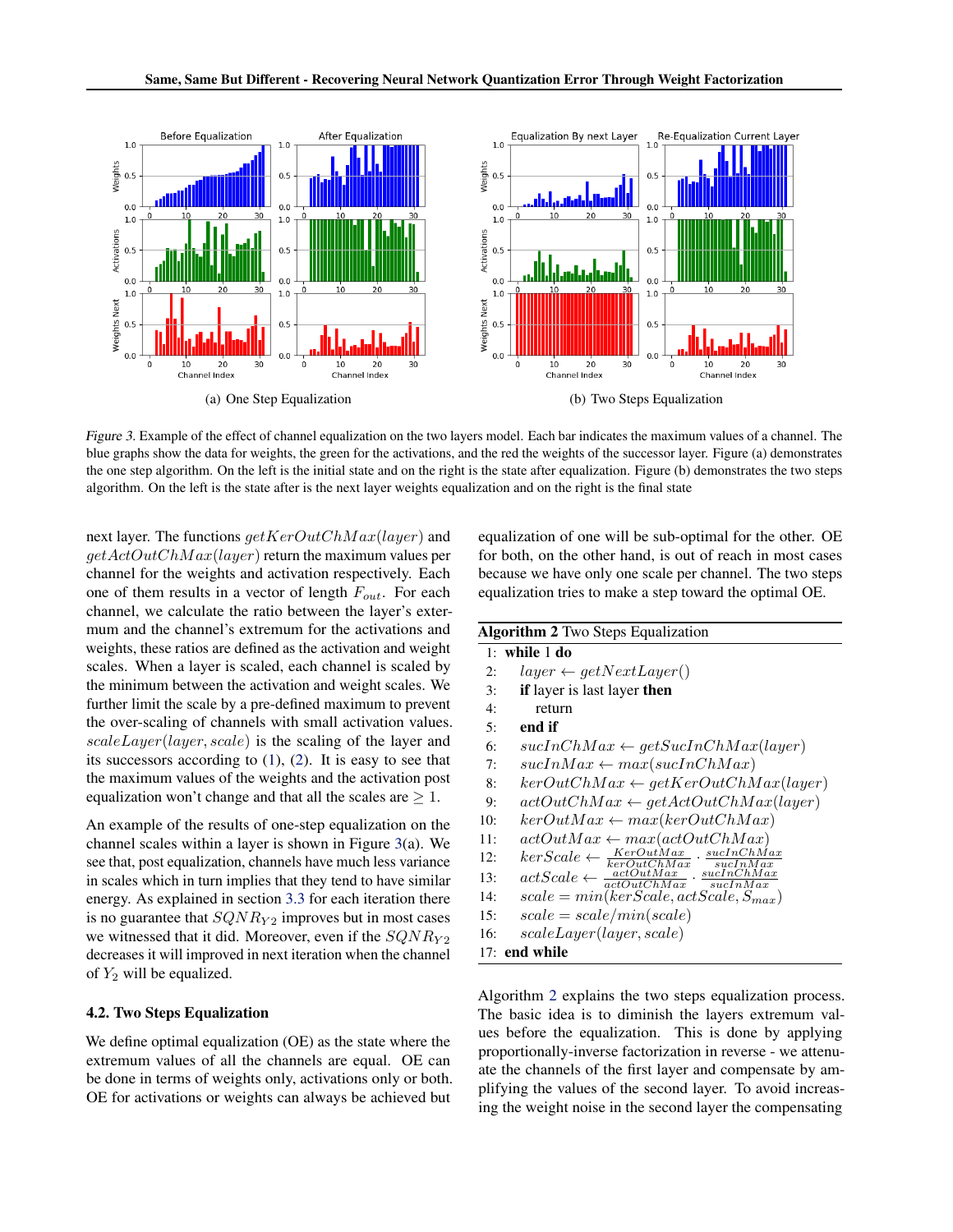amplification is not allowed to change the extremum values of the second layer. This is done by using the function  $getSucInChMax$  that returns the maximum per input channel of the successor layer weights. Dividing each channel by  $\frac{suchChMax}{suchMax}$  will equalize the next layer and attenuate all the channels in the current layer. The second step of the algorithm is the same as in the one-step equalization. At the end of the algorithm we normalized all the scales so they will all be  $\geq 1$ . Figure [3\(](#page-4-0)b) shows an example of two steps equalization. We can see that the channels are equalized a little bit better and that the maximum value of the next layer is lower. Therefore, we can expect the noise in the network after this equalization will be attenuated and indeed our tests showed that this algorithm can produce better channel equalization. Our intuition is that if a dominant channel can be attenuated than it means that the weights of second layer multiplying it are small. In other words - before the factorization the second layer was "naturally" attenuating the channel, signaling that its scale is too large compared to the other channels. In a limited precision setting it is important that this "gain control" be done beforehand since quantization is adversely affected by channels with outlier scales.

# 5. Experiments and Results

In this section we perform experiments analyzing the performance of our proposed algorithms. We first verify our analysis in previous sections by measuring the noise across test networks with and without equalization. We then show that a reduction in noise translates to a reduction in the post-quantization degradation of classifier networks trained on the ImageNet dataset[\(Russakovsky et al.,](#page-9-0) [2015\)](#page-9-0) and finally we show that our algorithm can also be applied to MobileNets[\(Howard et al.,](#page-8-0) [2017\)](#page-8-0) with some modifications. In all our tests we used layer wise quantization. Activations were encoded using 8-bit unsigned integers and weights were encoded using 8-bit integers. Biases were encoded using 16-bits integers. We used passive quantization, meaning that no retrain was used and there is no need for labeled data. For all experiments we extract the activation extremum values using 64 images.

#### 5.1. SQNR measurements

We designed a test that shows the noise of each layer separately. Moreover, the test can differentiate between activations and weights noises. For each layer we measured three quantities: the layer output where only the weights are quantized  $(Y_1 + \tilde{Y_1}^{\Delta W_1})$ , the layer output where only the activations are quantized( $Y_1 + \tilde{Y_1}$  $\Delta Y^1$ ), and the layer output where both are quantized  $(\hat{Y}_1)$ . To measure the noise we compared these quantities to those of the original full precision layer output.

We measured the SQNR of each layer and compared it to the one predicted by [\(5\)](#page-2-0) to verify our assumptions. The results of this experiment are shown in in Figure 4 for ResNet-152[\(He et al.,](#page-8-0) [2015b\)](#page-8-0) and Inception-V3[\(Szegedy](#page-9-0) [et al.,](#page-9-0) [2015\)](#page-9-0). The results show good agreement between predicted and measured noise.



Figure 4. Noise estimation verification, A Comparison between the estimated SQNR according to [\(5\)](#page-2-0) and measured SQNR. The layer index is sorted by the estimated SQNR from largest to smallest.

We now analyze the quality of our two-steps equalization algorithm. To that end we look at a simple setting where only the weight or only the activations are quantized. For weight quantization, we compare  $SQNR_{W1} \equiv \sum (W_1)^2 / \sum (\Delta W_1)^2$ , a measure of how well the layers weights are equalized to the weight OE. And for activation quantization, we compare  $SQNR_{Y1} \equiv$  $\sum (Y_1)^2 / \sum (\Delta Y_1)^2$ , a measure of how well the layers output channels are equalized, to the activation OE. This gives us an idea how far we are from the overall OE of both activations and weights. Figure [5](#page-6-0) shows the results of this comparison on Inception-V3. We see that the method improves significantly the SQNR of the activations and almost reached the performance of the OE. For weights, the effect is smaller and the gap to the OE is larger.

Finally, we measured the effect of equalization on noises throughout the network. We measured the SQNR in three cases: without equalization, with one- and two-steps equalization. Observing the results, as shown on Figure [6,](#page-6-0) several conclusions can be drawn:(1) overall the SQNR is improved by equalization (2) The greedy nature of the algorithm means that for some intermediate layers the weight induced SQNR decreases. This is due to the fact that weight induced noise is increased when the layer input is amplified.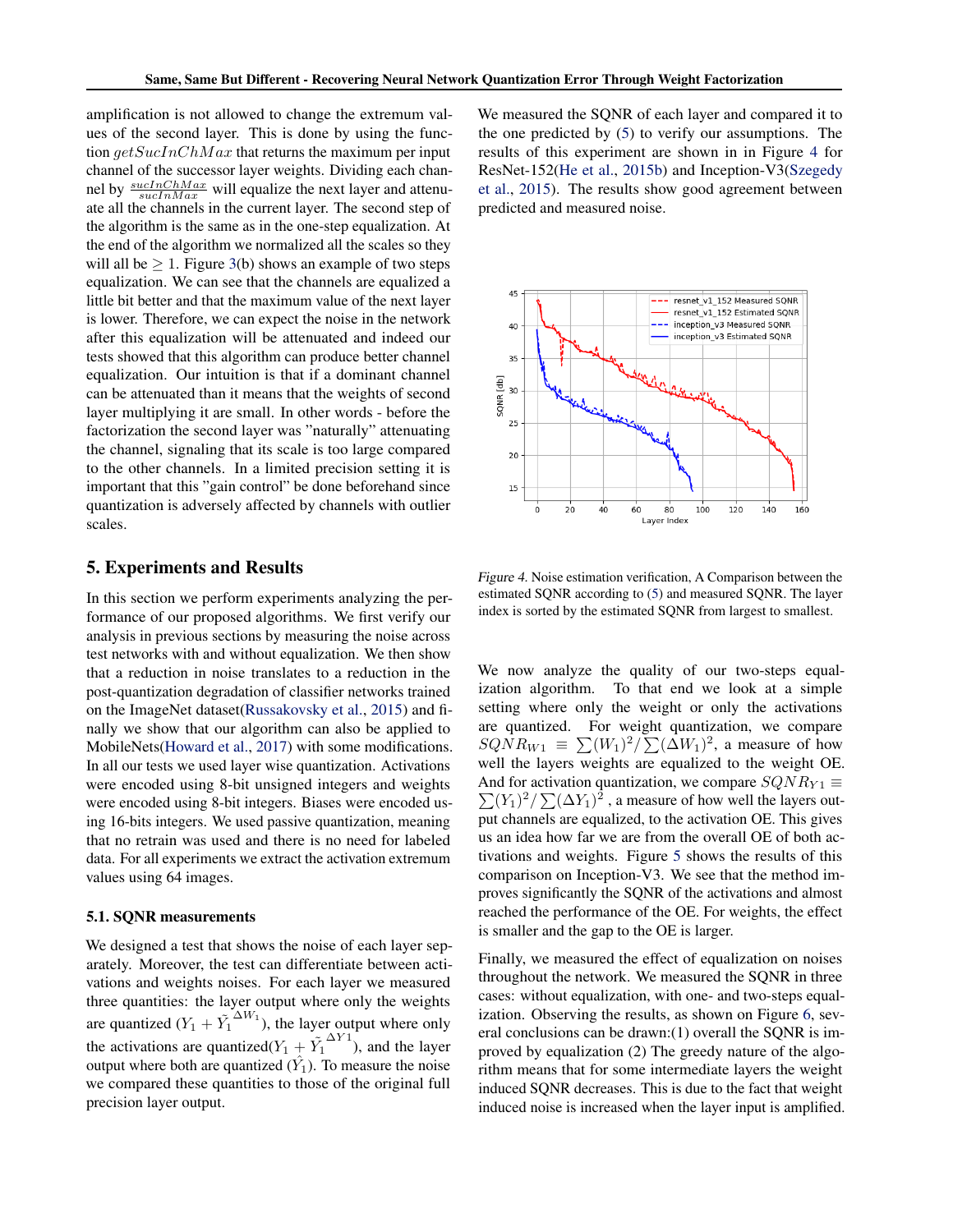<span id="page-6-0"></span>

Figure 5. A comparison to the optimal SQNR. Demonstrating the effect of equalization algorithm on the SQNR for inception-V3. The figure shows how the algorithm tries to close the gap between the original state and optimal equalization. In these graphs the energy of the signal is measured and noise is estimated based on a uniform distribution assumption. The layer index is sorted by the estimated SQNR from largest to smallest.

#### 5.2. ImageNet Quantization Performance

We now show that the overall reduction in SQNR achieved by the equalization algorithms results in improved performance of the quantized networks. Table [1](#page-7-0) summarizes our results. We compared the classification performances of the quantized networks to their floating point version. Equalization improves quantization performance for almost all nets and for some, like inception-V1 [\(Szegedy et al.,](#page-9-0) [2014\)](#page-9-0) and DenseNet121 , a considerable improvement is observed. An examination of these networks revealed layers which suffer from an extreme imbalance between the channels. As we showed, this significantly increase the noise within the layer, triggering an avalanche effect throughout the network. Equalization eliminates this effect and enables good performance post quantization. Overall we see that twosteps equalization gives better performance than one-step equalization.

Figure 6 shows that the noise stemming from activation quantization is always reduced while the noise stemming from weight quantization occasionally increases after equalization. To quantify the effect we have on both noise sources we repeated the performance measurements for weightsonly and activations-only quantization. We see that equalization has a positive effect for both scenarios and that which noise term is dominant is network dependent. For example, for the Inception architectures, weights quantization is dominant, while for ResNet-152 and DenseNet activation quantization is dominant. In addition, our results indicate that the total degradation  $\approx$  weight degradation + activation degradation.

MobileNet is a challenging architecture for quantization and many passive quantization schemes result in large degrada-



Figure 6. Noise measurement across the network for Inception-V3. Measure the activation SQNR  $\sum (Y_1)^2 / \sum (\tilde{Y}_1^{\Delta Y_1})^2$  and weights SQNR  $\sum (Y_1)^2 / \sum (\tilde{Y}_1^{\Delta W_1})^2$  for three cases: pre-equalization, post one step equalization, and post two steps equalization. In figure (a), for better visibility, the layers are sorted by pre-equalization SQNR values. In figure (b), for even better visibility, the post equalization lines are sorted as well.

tion [\(Jacob et al.,](#page-8-0) [2017;](#page-8-0) [Lee et al.,](#page-8-0) [2018\)](#page-8-0). It also employs ReLU6[\(Jacob et al.,](#page-8-0) [2017\)](#page-8-0) activations which require special treatment for the equalization algorithm to work since it does not satisfy [\(3\)](#page-1-0). One-step equalization can be used almost without change if it only amplifies channels with extremum activation value below 6. One-step equalization gives limited improvement (Table [2\)](#page-7-0). To enable Two-steps equalization we disable the division by  $min(scale)$  at the end of algorithm [2](#page-4-0) and in doing so allow the algorithm to attenuate channels  $(C < 1)$ . However, to prevent significant modification to the full-precision network results, we limit the attenuation to 70% of the original range. This method shows negligible effect on the full-precision network but shows a significant improvement for the quantized network (Table [2\)](#page-7-0).

In addition, we found that due to the use of depthwise convolutions which have a small number of weights in each kernel the mean of the quantized weights might be different from the original value which results in a shift of the distribution. As a remedy to this problem we use knowledge distillation [\(Hinton et al.,](#page-8-0) [2015\)](#page-8-0) and fine-tune only the biases to compensate for the shift so that the distribution means are the same for both the original and quantized network. Since only the biases are being updated 1000 unlabeled images are all that is needed and the fine-tuning process is very short. Used in conjunction with equalization we get competitive results (Table [2\)](#page-7-0) with the state-of-the art [\(Jacob et al.,](#page-8-0) [2017;](#page-8-0) [Lee et al.,](#page-8-0) [2018;](#page-8-0) [Krishnamoorthi,](#page-8-0) [2018;](#page-8-0) [Sheng et al.,](#page-9-0) [2018;](#page-9-0) [Google\)](#page-8-0). However, our result is unique in the following regards: it doesn't require channel-wise quantization which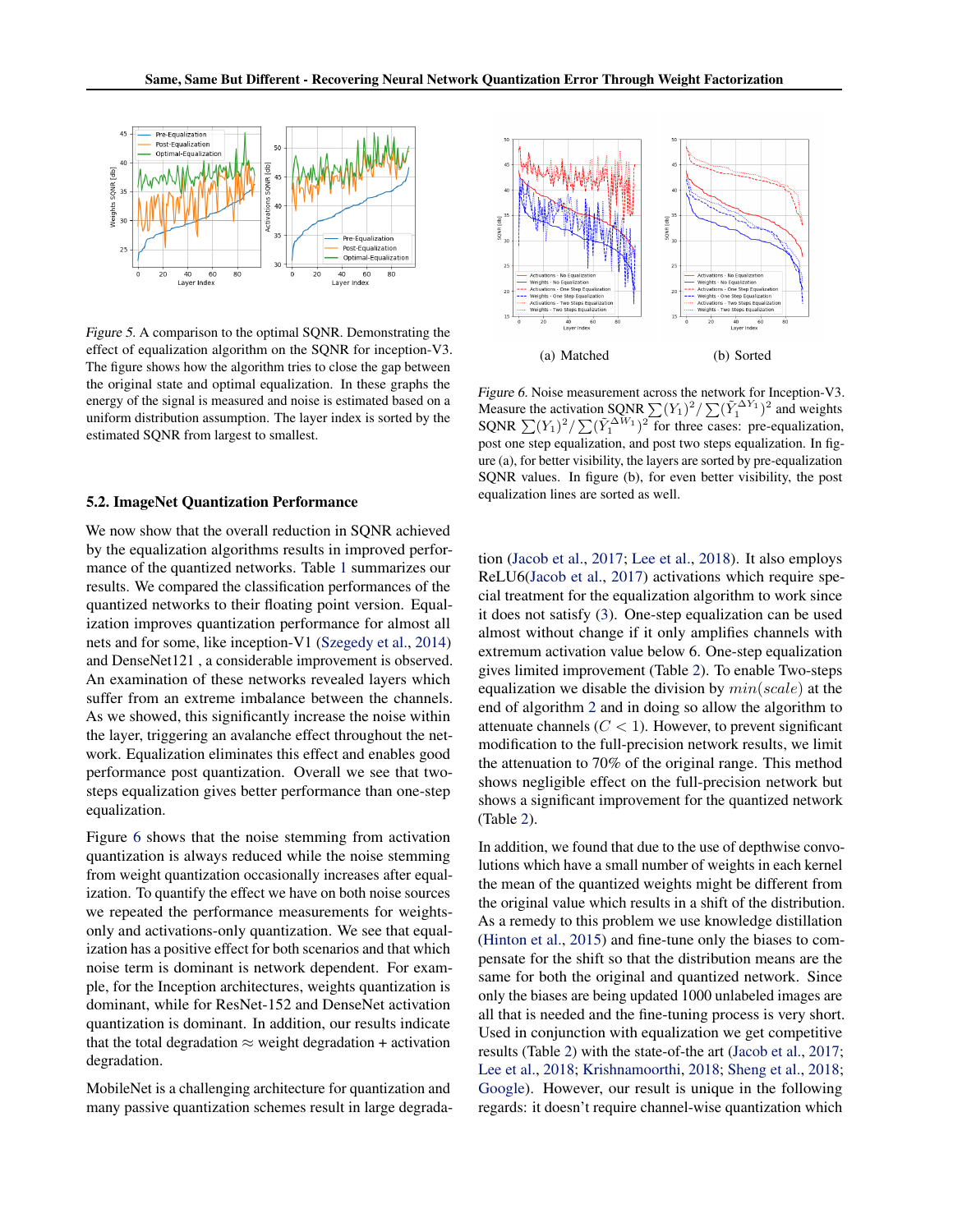<span id="page-7-0"></span>Table 1. A comparison of the performance of the two proposed algorithms. For each network we tabulate the post-quantization degradation without equalization and with one- and two-steps equalization. The degradation is measured relative to the networks top-1 accuracy which is estimated using the full ILSCRC2015 validation set of 50K images. For Resnet-152 and Inception-V3 we also measure the degradation when only the weights or activations are quantized. To facilitate reproducibility we used open source pre-trained networks. All networks are taken from TF-slim models [\(TF-slim\)](#page-9-0) with the exception of DenseNet[\(GitHub\)](#page-8-0)

| <b>Network</b>                       | Original<br>Top-1 | N <sub>0</sub><br>Equal | One<br><b>Step</b> | Two<br><b>Steps</b> |  |  |  |  |
|--------------------------------------|-------------------|-------------------------|--------------------|---------------------|--|--|--|--|
| <b>Name</b>                          | accuracy          |                         | Equal              | Equal               |  |  |  |  |
| Weights and Activations Quantization |                   |                         |                    |                     |  |  |  |  |
| $ResNet-V1-50$                       | 75.2%             | 0.25%                   | $0.38\%$           | 0.25%               |  |  |  |  |
| ResNet-V1-152                        | 76.8%             | 1.27%                   | $0.80\%$           | 0.78%               |  |  |  |  |
| Inception-V3                         | 77.9%             | $0.66\%$                | $0.47\%$           | 0.35%               |  |  |  |  |
| Inception-V1                         | 69.8%             | $2.23\%$                | 0.41%              | $0.39\%$            |  |  |  |  |
| DenseNet-121                         | 74.3%             | 5.78%                   | 0.42%              | 0.35%               |  |  |  |  |
| <b>Weights Quantization Only</b>     |                   |                         |                    |                     |  |  |  |  |
| ResNet-V1-152                        | 76.8%             | 0.23%                   | $0.19\%$           | $0.16\%$            |  |  |  |  |
| Inception-V3                         | 77.9%             | 0.55%                   | $0.36\%$           | $0.32\%$            |  |  |  |  |
| <b>Activations Quantization Only</b> |                   |                         |                    |                     |  |  |  |  |
| $ResNet-V1-152$                      | 76.8%             | 0.98%                   | $0.66\%$           | $0.62\%$            |  |  |  |  |
| Inception-V3                         | 77.9%             | 0.09%                   | $0.03\%$           | 0.05%               |  |  |  |  |

Table 2. MobileNet degradation of the different quantization schemes compared to the floating point implementation. All networks are taken from TF-slim models [\(TF-slim\)](#page-9-0).

| <b>Net</b><br><b>Version</b> | N <sub>0</sub><br><b>Equal</b> | One<br><b>Step</b><br><b>Equal</b> | Two<br><b>Steps</b><br><b>Equal</b> | <b>Bias</b><br>Only | Equal+<br><b>Bias</b> |
|------------------------------|--------------------------------|------------------------------------|-------------------------------------|---------------------|-----------------------|
| $V1-1.0$                     | 7.89\%                         | $6.12\%$                           | $3.2\%$                             | $1.3\%$             | $0.95\%$              |
| $V2-1.0$                     | 42.68%                         | 4.07%                              | $2.1\%$                             | $1.5\%$             | 0.61%                 |
| $V2-1.4$                     | $8.06\%$                       | 6.21%                              | $1.9\%$                             | $1.4\%$             | $0.55\%$              |

has significant overhead for hardware implementation as well as additional storage requirements. It uses only ∼ 1000 unlabeled images allowing it to be used with off-the-shelf pre-trained models and the quantization process is simple and very fast to implement.

# 6. Discussion

This paper highlights a property of convolutional neural networks that is often overlooked which allows inverselyproportional factorization. We showed methods to harness this property to generate equivalent networks that are much more robust to quantization noises. Our intuition was that networks have implicit "gain control" mechanisms that can be made explicit through channel equalization. When the channel are equalized, outliers are removed and quantization

performance is improved. Given the same constrains of 8bits quantization, layer-wise scaling, and without re-training our algorithms reached state-of-the-art performance.

Our focus was on passive quantization allowing rapid deployment, however, equalization should benefit other quantization methods. When fine tuning or quantization-aware training are used, equalization can be integrated as a preprocessing step to reduce noise prior to training. We believe that most current quantization methods will benefit from applying proper equalization.

There is much more to explore towards realizing the full potential of inversely proportional factorizations. We suggested a greedy equalization algorithm that performs well but advanced equalization algorithms can push the improvement even further. For example, we showed that the impact of weights and activations quantization might change between layers. This property can be exploited for better equalization. In addition, advanced prediction methods of the noise's effect on the network performance like those suggested in [Sakr et al.](#page-9-0) [\(2017\)](#page-9-0) or Choi et al. (2016) can be used for equalization optimization.

More generally, this work is a first attempt to utilize equivalent net factorizations. The approach should find merit in other applications as well. For pruning, activation only equalization can be employed to make the interpretation of weight importance more natural. After equalization, small weights have less effect on the network and therefore are more likely to be pruned by methods that rely on the relative weight size[\(Han et al.,](#page-8-0) [2015\)](#page-8-0). During training, inverselyproportional factorization can be used to scale the gradients of different channels within a layer allowing for faster convergence or avoiding vanishing/exploding gradients.

# References

- Banner, R., Hubara, I., Hoffer, E., and Soudry, D. Scalable Methods for 8-bit Training of Neural Networks. may 2018a. URL [http://arxiv.org/abs/1805.](http://arxiv.org/abs/1805.11046) [11046](http://arxiv.org/abs/1805.11046).
- Banner, R., Nahshan, Y., Hoffer, E., and Soudry, D. ACIQ: Analytical Clipping for Integer Quantization of neural networks. oct 2018b. URL [http://arxiv.org/](http://arxiv.org/abs/1810.05723) [abs/1810.05723](http://arxiv.org/abs/1810.05723).
- Choi, J., Wang, Z., Venkataramani, S., Chuang, P. I.-J., Srinivasan, V., and Gopalakrishnan, K. PACT: Parameterized Clipping Activation for Quantized Neural Networks. may 2018. URL [http://arxiv.org/abs/1805.](http://arxiv.org/abs/1805.06085) [06085](http://arxiv.org/abs/1805.06085).
- Choi, Y., El-Khamy, M., and Lee, J. Towards the limit of network quantization. *CoRR*, abs/1612.01543, 2016. URL <http://arxiv.org/abs/1612.01543>.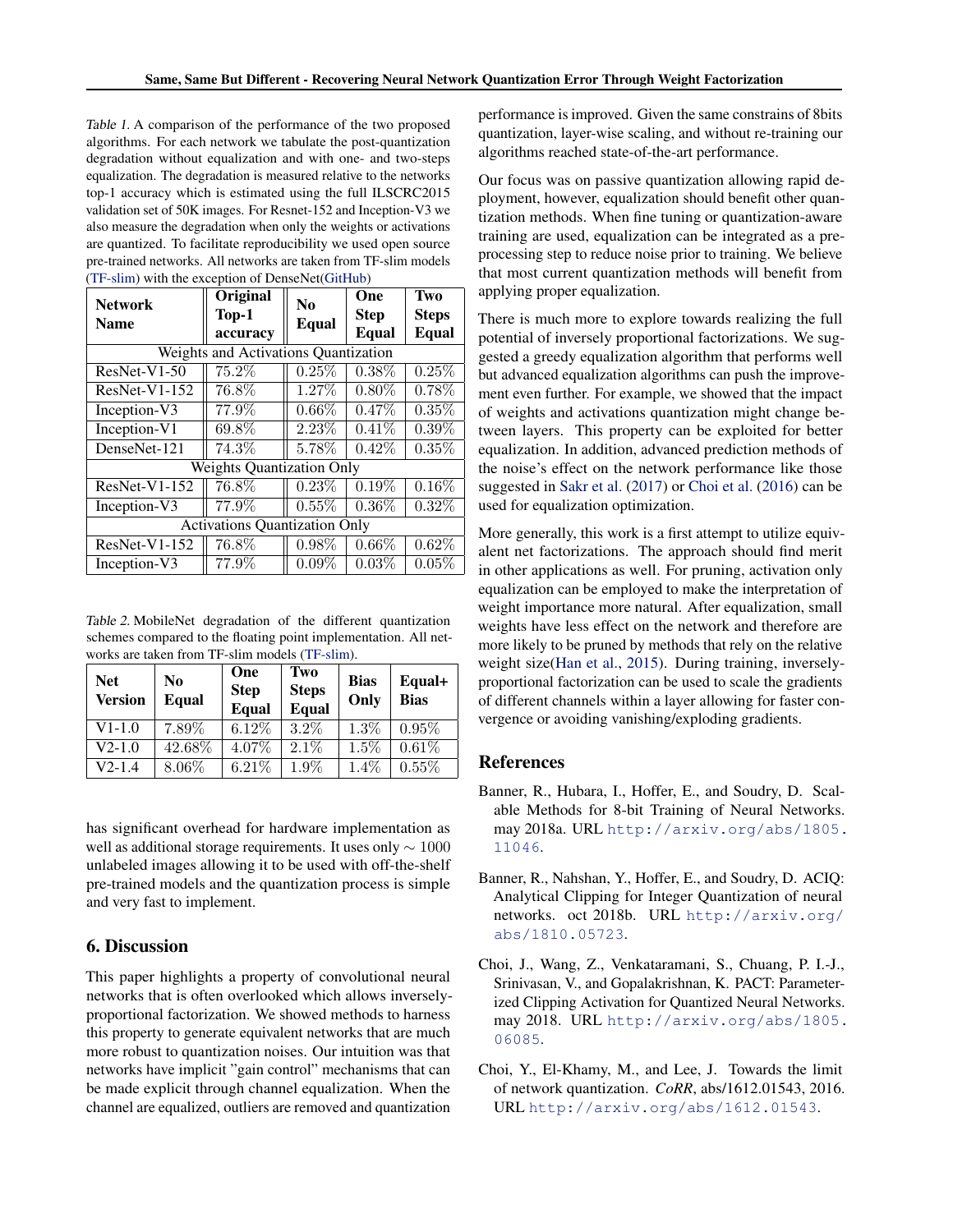- <span id="page-8-0"></span>Courbariaux, M., Bengio, Y., and David, J.-P. Training deep neural networks with low precision multiplications. dec 2014. URL [http://arxiv.org/abs/1412.](http://arxiv.org/abs/1412.7024) [7024](http://arxiv.org/abs/1412.7024).
- GitHub, I. pudae/tensorflow-densenet. [https://](https://github.com/pudae/tensorflow-densenet) [github.com/pudae/tensorflow-densenet](https://github.com/pudae/tensorflow-densenet).
- Google. Tensorflow lite. URL [https://www.](https://www.tensorflow.org/lite/performance/model_optimization) [tensorflow.org/lite/performance/](https://www.tensorflow.org/lite/performance/model_optimization) [model\\_optimization](https://www.tensorflow.org/lite/performance/model_optimization).
- Gupta, S., Agrawal, A., Gopalakrishnan, K., and Narayanan, P. Deep Learning with Limited Numerical Precision. feb 2015. URL [https://arxiv.org/abs/1502.](https://arxiv.org/abs/1502.02551) [02551](https://arxiv.org/abs/1502.02551).
- Han, S., Mao, H., and Dally, W. J. Deep Compression: Compressing Deep Neural Networks with Pruning, Trained Quantization and Huffman Coding. oct 2015. URL <http://arxiv.org/abs/1510.00149>.
- He, K., Zhang, X., Ren, S., and Sun, J. Delving Deep into Rectifiers: Surpassing Human-Level Performance on ImageNet Classification. feb 2015a. URL [http:](http://arxiv.org/abs/1502.01852) [//arxiv.org/abs/1502.01852](http://arxiv.org/abs/1502.01852).
- He, K., Zhang, X., Ren, S., and Sun, J. Deep residual learning for image recognition. *CoRR*, abs/1512.03385, 2015b. URL <http://arxiv.org/abs/1512.03385>.
- Hinton, G., Vinyals, O., and Dean, J. Distilling the Knowledge in a Neural Network. mar 2015. URL [https:](https://arxiv.org/abs/1503.02531) [//arxiv.org/abs/1503.02531](https://arxiv.org/abs/1503.02531).
- Howard, A. G., Zhu, M., Chen, B., Kalenichenko, D., Wang, W., Weyand, T., Andreetto, M., and Adam, H. MobileNets: Efficient Convolutional Neural Networks for Mobile Vision Applications. apr 2017. URL [http:](http://arxiv.org/abs/1704.04861) [//arxiv.org/abs/1704.04861](http://arxiv.org/abs/1704.04861).
- Huang, G., Liu, Z., van der Maaten, L., and Weinberger, K. Q. Densely Connected Convolutional Networks. aug 2016. URL [http://arxiv.org/abs/1608.](http://arxiv.org/abs/1608.06993) [06993](http://arxiv.org/abs/1608.06993).
- Ignatov, A., Timofte, R., Chou, W., Wang, K., Wu, M., Hartley, T., and Van Gool, L. AI Benchmark: Running Deep Neural Networks on Android Smartphones. oct 2018. URL <http://arxiv.org/abs/1810.01109>.
- Ioffe, S. and Szegedy, C. Batch normalization: Accelerating deep network training by reducing internal covariate shift. *CoRR*, abs/1502.03167, 2015. URL [http://arxiv.](http://arxiv.org/abs/1502.03167) [org/abs/1502.03167](http://arxiv.org/abs/1502.03167).
- Jacob, B., Kligys, S., Chen, B., Zhu, M., Tang, M., Howard, A., Adam, H., and Kalenichenko, D. Quantization

and Training of Neural Networks for Efficient Integer-Arithmetic-Only Inference. 2017. doi: 10.1109/CVPR. 2018.00286.

- Jouppi, N. P., Young, C., Patil, N., Patterson, D., Agrawal, G., Bajwa, R., Bates, S., Bhatia, S., Boden, N., Borchers, A., Boyle, R., Cantin, P.-l., Chao, C., Clark, C., Coriell, J., Daley, M., Dau, M., Dean, J., Gelb, B., Ghaemmaghami, T. V., Gottipati, R., Gulland, W., Hagmann, R., Ho, C. R., Hogberg, D., Hu, J., Hundt, R., Hurt, D., Ibarz, J., Jaffey, A., Jaworski, A., Kaplan, A., Khaitan, H., Koch, A., Kumar, N., Lacy, S., Laudon, J., Law, J., Le, D., Leary, C., Liu, Z., Lucke, K., Lundin, A., MacKean, G., Maggiore, A., Mahony, M., Miller, K., Nagarajan, R., Narayanaswami, R., Ni, R., Nix, K., Norrie, T., Omernick, M., Penukonda, N., Phelps, A., Ross, J., Ross, M., Salek, A., Samadiani, E., Severn, C., Sizikov, G., Snelham, M., Souter, J., Steinberg, D., Swing, A., Tan, M., Thorson, G., Tian, B., Toma, H., Tuttle, E., Vasudevan, V., Walter, R., Wang, W., Wilcox, E., and Yoon, D. H. In-Datacenter Performance Analysis of a Tensor Processing Unit. apr 2017. URL <http://arxiv.org/abs/1704.04760>.
- Krishnamoorthi, R. Quantizing deep convolutional networks for efficient inference: A whitepaper. Technical report, 2018.
- Lee, J. H., Ha, S., Choi, S., Lee, W., and Lee, S. Quantization for rapid deployment of deep neural networks. *CoRR*, abs/1810.05488, 2018. URL [http://arxiv.](http://arxiv.org/abs/1810.05488) [org/abs/1810.05488](http://arxiv.org/abs/1810.05488).
- Lin, D. D., Talathi, S. S., and Annapureddy, V. S. Fixed Point Quantization of Deep Convolutional Networks. nov 2015. URL [https://arxiv.org/abs/1511.](https://arxiv.org/abs/1511.06393) [06393](https://arxiv.org/abs/1511.06393).
- Marco, D. and Neuhoff, D. L. The validity of the additive noise model for uniform scalar quantizers. *IEEE Transactions on Information Theory*, 51(5):1739–1755, May 2005. ISSN 0018-9448. doi: 10.1109/TIT.2005.846397.
- McKinstry, J. L., Esser, S. K., Appuswamy, R., Bablani, D., Arthur, J. V., Yildiz, I. B., and Modha, D. S. Discovering Low-Precision Networks Close to Full-Precision Networks for Efficient Embedded Inference. sep 2018. URL <http://arxiv.org/abs/1809.04191>.
- Migacz, S. 8-bit Inference with TensorRT. 2017. URL [http://on-demand.gputechconf.](http://on-demand.gputechconf.com/gtc/2017/presentation/s7310-8-bit-inference-with-tensorrt.pdf{%}0Ahttp://on-demand.gputechconf.com/gtc/2017/video/s7310-szymon-migacz-8-bit-inference-with-tensorrt.mp4) [com/gtc/2017/presentation/](http://on-demand.gputechconf.com/gtc/2017/presentation/s7310-8-bit-inference-with-tensorrt.pdf{%}0Ahttp://on-demand.gputechconf.com/gtc/2017/video/s7310-szymon-migacz-8-bit-inference-with-tensorrt.mp4) [s7310-8-bit-inference-with-tensorrt.](http://on-demand.gputechconf.com/gtc/2017/presentation/s7310-8-bit-inference-with-tensorrt.pdf{%}0Ahttp://on-demand.gputechconf.com/gtc/2017/video/s7310-szymon-migacz-8-bit-inference-with-tensorrt.mp4) [pdf{%}0Ahttp://on-demand.](http://on-demand.gputechconf.com/gtc/2017/presentation/s7310-8-bit-inference-with-tensorrt.pdf{%}0Ahttp://on-demand.gputechconf.com/gtc/2017/video/s7310-szymon-migacz-8-bit-inference-with-tensorrt.mp4) [gputechconf.com/gtc/2017/video/](http://on-demand.gputechconf.com/gtc/2017/presentation/s7310-8-bit-inference-with-tensorrt.pdf{%}0Ahttp://on-demand.gputechconf.com/gtc/2017/video/s7310-szymon-migacz-8-bit-inference-with-tensorrt.mp4) [s7310-szymon-migacz-8-bit-inference-wi](http://on-demand.gputechconf.com/gtc/2017/presentation/s7310-8-bit-inference-with-tensorrt.pdf{%}0Ahttp://on-demand.gputechconf.com/gtc/2017/video/s7310-szymon-migacz-8-bit-inference-with-tensorrt.mp4)th-tensorrt. [mp4](http://on-demand.gputechconf.com/gtc/2017/presentation/s7310-8-bit-inference-with-tensorrt.pdf{%}0Ahttp://on-demand.gputechconf.com/gtc/2017/video/s7310-szymon-migacz-8-bit-inference-with-tensorrt.mp4).